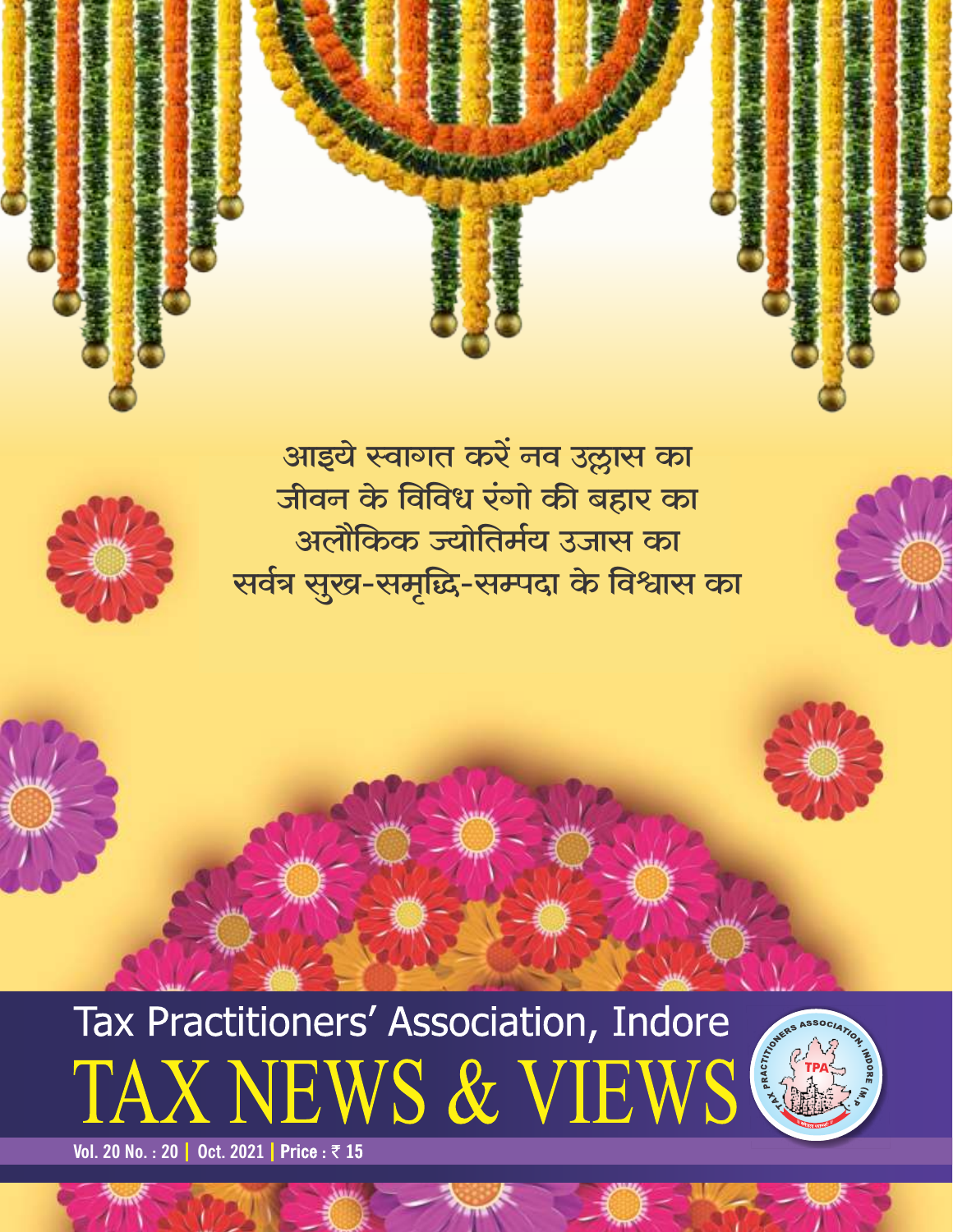## **President Message**

### Dear Members ,

Central Board of Direct Taxes and Ministry of Company Affairs have extended various compliance dates substantially and have given relief to tax consultants & Chartered Accountants fraternity. However we need to be cautions and complete our professional responsibilities well in time .

We have met newly appointed Director Investigation of Income Tax Department Shri Ashok Tripathi and also Principal Commissioner of Income tax Indore Shri S.B. Prasad. We have appraised them various problems in day to day working faced by our members. They appreciated the concern put forth by us and assured to take tax payer friendly measures .

Business and Industries are posting encouraging performance, the tax collection, direct & indirect taxes has increased significantly. We hope the economy will soon gain the lost ground and the GDP rate for the year would be in the range of 9-10%.

Various firms and companies have been indulged in malpractices of tax e vasion and they are issuing fake invoices for GST credit purposes. GST Department has made large number of survey and searches across the country and caught massive tax evasion. We professionals therefore to be very cautious in case of accepting new case or admitting new client and we should make required due diligence and KYC at our end also to avoid undue harassment from revenue authorities later on.

Our Executi ve body in its meeting held on 30/09/2021 has decided to hold AGM and election for new executive committee for F.Y. 2021-23 on 28<sup>th</sup> November at Jall Auditorium. I request you to come forward and take part in the leadership of TPA.

The season of festi vals has started and we will soon welcome auspicious festi val of Dipawali. I pray this Diwali may bring cheers and prosperity to all our members and their family.



### Your sincerely CA. Manoj Gupta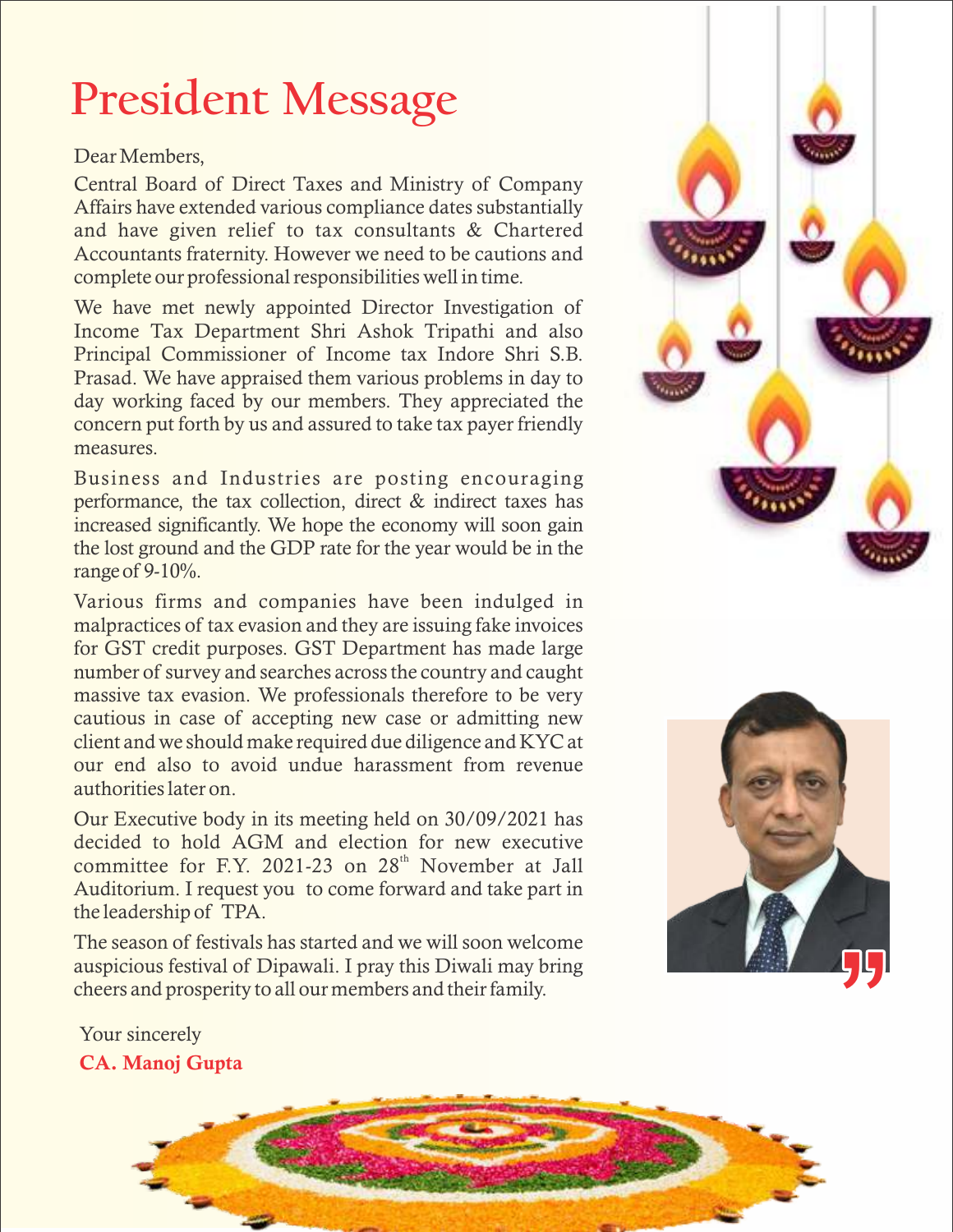## **GST - JOINT DEVELOPMENT AGREEMENT CA Nayan Jain (Jarak)**

**A CASE STUDY**

### **1. FACTS OF THE CASE**

The developer is registered under GST at Delhi and maintaining its site wise books of accounts. Its nature of business was to develop the building and keep one floor and 22.5% land right in the parking (JDA).

- 1. One collaboration agreement was executed with landowner on 11.09.2019. The area of the residential property (in Delhi) is 350 square yards and developer will keep one floor and 22.5 land right in parking and 3 floors will hand over to land owner after completion of the said project.
- 2. The developer had started the said project, i.e., demolish the residential building and develop a new residential building in FY. 2019-2020.
- 3. The developer had purchased material/ goods/ services from GST registered vendor and paid GST thereon and same GST amounts were reflected by the developer in its monthly return of GSTR 3B. The said amount was carried forward till the completion of the said projects.
- 4. The developer has availed the ITC but has not utilized the said ITC till the completion of projects..
- 5. The construction cost of the said residential project would be Rs. 2.50 cr.

### **QUERIES ARE AS UNDER:**

- 1. Should the developer reverse the said ITC in GSTR 3B, since the developer was not eligible to claim ITC as per new notification (new Project start after April. 2019)?
- 2. When GST liability arises/due on developer and landlord and at what amount?



### **1. FINDINGS & OBSERVATIONS**

### **2.1 TAXABILITY IN CASE OF TRANSFER OF CONSTRUC T ION S ERVI C E/UNI T S BY DEVELOPER TO LANDOWNER**

Joint Development Agreement entered on or after 01.04.2019, for the construction services provided by the Developer to the Landowner, the Developer would be liable to pay GST at the rate of

- $\blacktriangleright$  1.5% w.r.t. construction relating to affordable residential apartments with 1/3rd deduction of value for the land in case the consideration includes land.
- 7.5% w.r.t. construction relating to other residential apartments with 1/3rd deduction of value for the land in case the consideration includes land.
- 18% w.r.t. construction relating to commercial apartments with 1/3rd deduction of value for the land in case the consideration includes land.

### **Note:**

Landowner shall be eligible for credit of taxes charged by the developer towards the supply of construction of apartments by developer to him, provided that the landowner further supplies such apartments to the buyers before issuance of completion certificate or first occupation, whichever is earlier, and pays tax on the same which is not less than the amount of tax charged from him on construction of such apartments by the developer.

### **TIME OF SUPPLY**

The liability to pay tax on the said portion shall arise on the date of completion or first occupation of the project, as the case may be, whichever is earlier

### **VALUE OF SUPPLY**

The value of construction service in respect of such apartments shall be deemed to be equal to the Total Amount charged for similar apartments in the project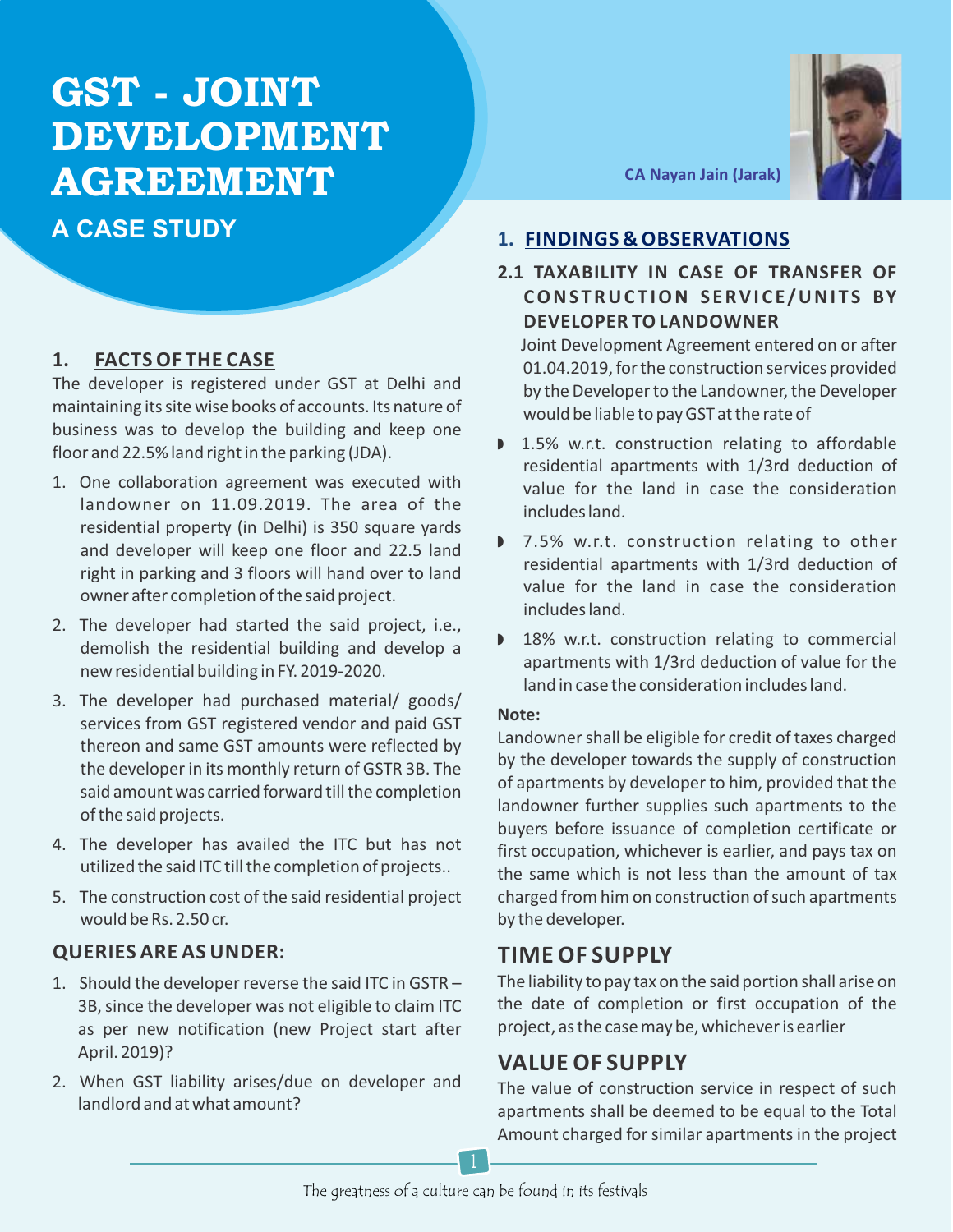from the independent buyers, other than the person transferring the development right or FSI (including additional FSI), nearest to the date on which such development right or FSI (including additional FSI) is transferred to the promoter, less the value of transfer of land (in our view 1/3rd deduction shall be eligible from such value of construction).

### **2.2 TAXABILITY IN CASE OF TRANSFER OF DEVELOPMENT RIGHTS BY LANDOWNER TO DEVELOPER**

Service by way of transfer of development rights or Floor Space Index (FSI) (including additional FSI) on or after 1st April, 2019 for construction of residential apartments by a promoter in a project, intended for sale to a buyer, wholly or partly, Is Exempted

Except where the entire consideration has been received after issuance of completion certificate, where required, by the competent authority or after its first occupation, whichever is earlier,

### **CALCULATION OF GST EXEMPTION**

The amount of GST exemption available for construction of residential apartments in the project under this notification shall be calculated as under:

[GST payable on TDR or FSI (including additional FSI) or both for construction of the project] x (carpet area of the residential apartments in the project ÷ Total carpet area of the residential and commercial apartments in the project)

### **LIABILITY OF PROMOTER IN CASE OF APARTMENT'S REMAIN UN-BOOKED**

The promoter shall be liable to pay tax at the applicable rate, on reverse charge basis, on such proportion of value of development rights, or FSI (including additional FSI), or both, as is attributable to the residential apartments, which remain unbooked on the date of issuance of completion certificate, or first occupation of the project, as the case may be, in the following manner –

The liability would be lower of the following:-

**D** [GST payable on TDR or FSI (including additional FSI) or both for construction of the residential apartments in the project but for the exemption contained herein] x (carpet area of the residential apartments in the project which remain un-booked on the date of issuance of completion certificate or

first occupation)  $\div$  Total carpet area of the residential apartments in the project)

### **Note:- Value of Supply for above calculation**

"1A. Value of supply of service by way of transfer of development rights or FSI by a person to the promoter against consideration in the form of residential or commercial apartments shall be deemed to be equal to the value of similar apartments charged by the promoter from the independent buyers nearest to the date on which such development rights or FSI is transferred to the promoter.

 $\triangleright$  1% of the value in case of affordable residential apartments and 5% of the value in case of residential apartments other than affordable residential apartments remaining un- booked on the date of issuance of completion certificate or first occupation

### **Note:- Value of Supply for above calculation**

"1B. Value of portion of residential or commercial apartments remaining un-booked on the date of issuance of completion certificate or first occupation, as the case may be, shall be deemed to be equal to the value of similar apartments charged by the promoter nearest to the date of issuance of completion certificate or first occupation, as the case may be."

### **TIME OF SUPPLY**

The liability to pay tax on the said portion of the development rights or FSI, or both, calculated as above, shall arise on the date of completion or first occupation of the project, as the case may be, whichever is earlier.

### **1. CONCLUSIONS**

- 1. Should the developer reverse the said ITC in GSTR 3B, since the developer was not eligible to claim ITC as per new notification (new Project start after April. 2018)?
- As per notification no. 03/2019-Central tax Rate Dated 29.03.2019, the tax shall be paid in cash, that is, by debiting the electronic cash ledger only; that means not eligible to utilize ITC in this case.
- 2. When GST liabilities arise/due on developer and landlord and at what amount?
- Please refer discussion in para 2 of the case study for the same.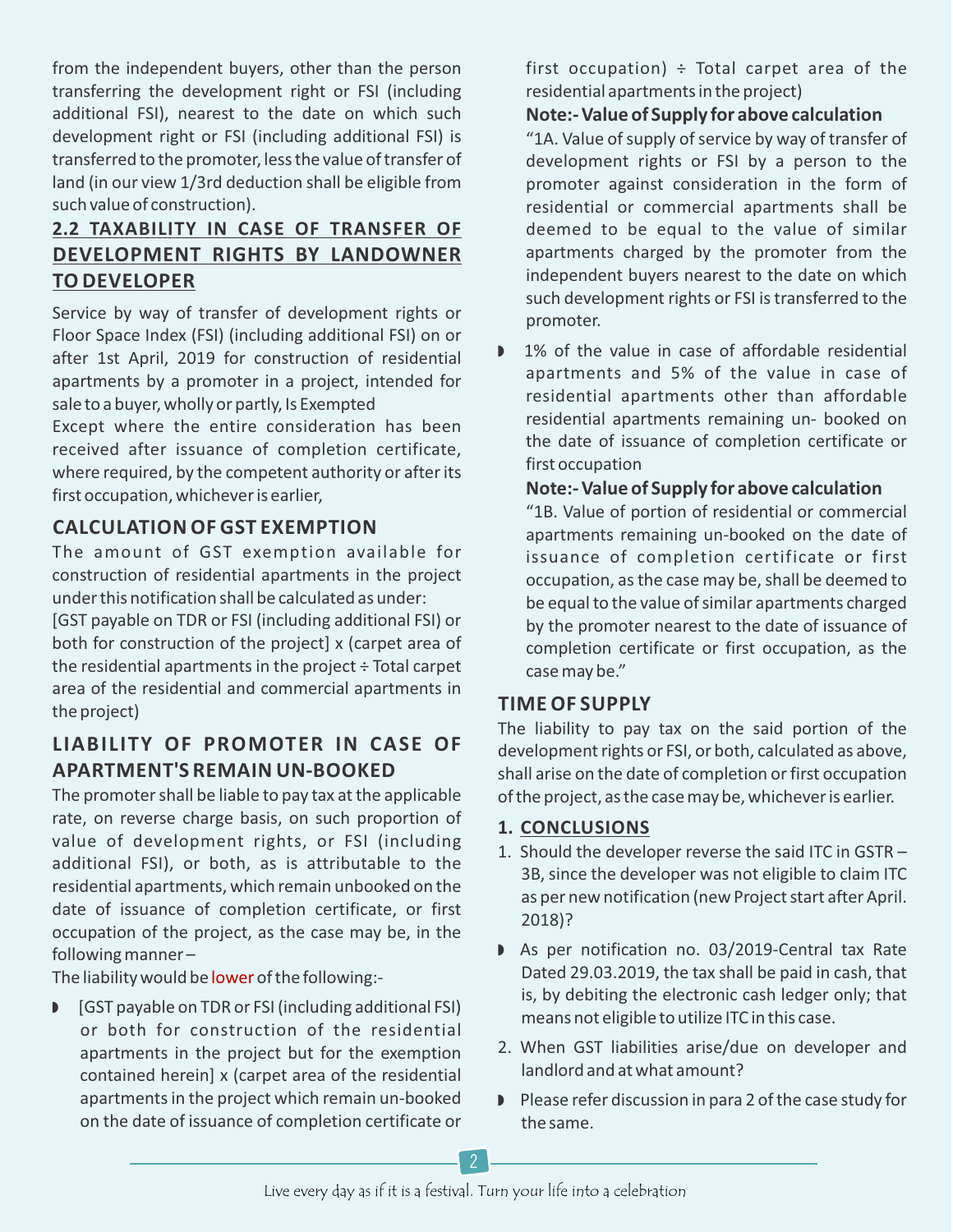| <b>Particulars</b>                                                                                                    | <b>LIABILITY</b> | <b>REMARK</b>                                                    |  |
|-----------------------------------------------------------------------------------------------------------------------|------------------|------------------------------------------------------------------|--|
| <b>FOR DEVELOPER</b>                                                                                                  |                  |                                                                  |  |
| Floor<br>Construction<br>Service                                                                                      | 3rd Floor        |                                                                  |  |
| <b>FOR LAND OWNER</b>                                                                                                 |                  |                                                                  |  |
| Taxability of TDR<br>or FSL in case of<br>apartment remain<br>un-booked as on<br>the cut-off date<br>of the developer | 1st Floor        | To be paid by the<br>developer in<br>reverse charge<br>mechanism |  |

### **ASSUMPTION**

For construction of residential apartments by a promoter in this project, intended for sale to a buyer, wholly or partly.

### **EXPLANATION**

- $\blacktriangleright$  Affordable residential apartment has been defined to extend the scope to include apartments having carpet area of having carpet area not exceeding 60 square meters in metropolitan cities or 90 square meters in cities or towns other than metropolitan cities and where consideration does not exceed Rs. 45 lakhs.
- $\triangleright$  "Floor space index (FSI)" shall mean the ratio of a building's total floor area (gross floor area) to the size of the piece of land upon which it is built.
- $\triangleright$  "an apartment booked on or before the date of issuance of completion certificate or first occupation of the project" shall mean an apartment which meets all the following three conditions, namely-

a) part of supply of construction of the apartment service has time of supply on or before the said date; and

- b) consideration equal to at least one instalment has been credited to the bank account of the registered person on or before the said date; and
- c) an allotment letter or sale agreement or any other similar document evidencing booking of the apartment has been issued on or before the said date.

### **IMPORTANT NOTIFICATION REFERENCE**

[Notification No. 03/2019-Central Tax \(Rate\)](https://www.cbic.gov.in/resources/htdocs-cbec/gst/notfctn-3-2019-cgst-rate-english.pdf)

- ▶ [Notification No. 04/2019- Central Tax \(Rate\)](https://www.cbic.gov.in/resources/htdocs-cbec/gst/notfctn-4-2019-cgst-rate-english.pdf)
- [Notification No. 05/2019- Central Tax \(Rate\)](https://www.cbic.gov.in/resources/htdocs-cbec/gst/notfctn-5-2019-cgst-rate-english.pdf)
- [Corrigendum to Noti. No. 03/2019-Central Tax \(Rate\)](https://www.cbic.gov.in/resources/htdocs-cbec/gst/notfctn-03-2019-cgst-rate-corr.pdf)
- [Corrigendum to Noti. No. 04/2019- Central Tax \(Rate\)](https://www.cbic.gov.in/resources/htdocs-cbec/gst/notfctn-03-2019-cgst-rate-corr-0209.pdf)
- [Notification No. 07/2019- Central Tax \(Rate\)](https://www.cbic.gov.in/resources/htdocs-cbec/gst/notfctn-7-2019-cgst-rate-english.pdf)

### **CASE STUDY ILLUSTRATION**

X Ltd and Y Ltd have entered into a Joint Development Agreement (JDA) after 01.04.2019 for construction of 100 apartments wherein 40 apartments are allocated to Landowner and 60 apartments are allocated to Developer.

- $\blacksquare$  The carpet area of each apart. would be 2000 sq ft.
- Out of the 60 apartments, developer sells 50 apartments prior to the cut-off date and
- $\blacksquare$  Landowner sells 30 apartments before cut-off date
- $\triangleright$  The value of apartments sold to independent buyers nearest to the date of JDA is Rs. 1 Crore.
- $\triangleright$  The value of apartments sold to independent buyers nearest to the cut-off date is Rs. 1.5 Crore

### **Liability under GST w.r.t. the above JDA entered**

- a. With respect to the construction services provided by Developer to Landowner, GST @5% shall be discharged as per notification 3/2019 ibid on Rs. 1 crore \* 40 apartments \* 5% = Rs. 2 crores
- b. However, w.r.t. 10 flats un-sold after cut-off date, the Developer would be liable to pay GST under RCM in terms of notification No.4/2019 ibid. The liability would be lower of the following:
- i. (GST payable on development rights for all 100 apartments)\* Carpet area of apart's which remain un-booked as on the cut-off date /Total carpet area of the apartments =  $(1$  crore\*100\*18%) \*  $(10*2000)/(100*2000)$  = Rs. 1,80,00,000.
- ii. Value of un-booked apart's as on cut-off date \* 5% = 1.5 crore \* 10 apartments\* 5% = Rs. 75,00,000/- Thereby, liability would be Rs. 75,00,000/-
- c. Further, the date on which Developer is required to pay under RCM is the cut-off date.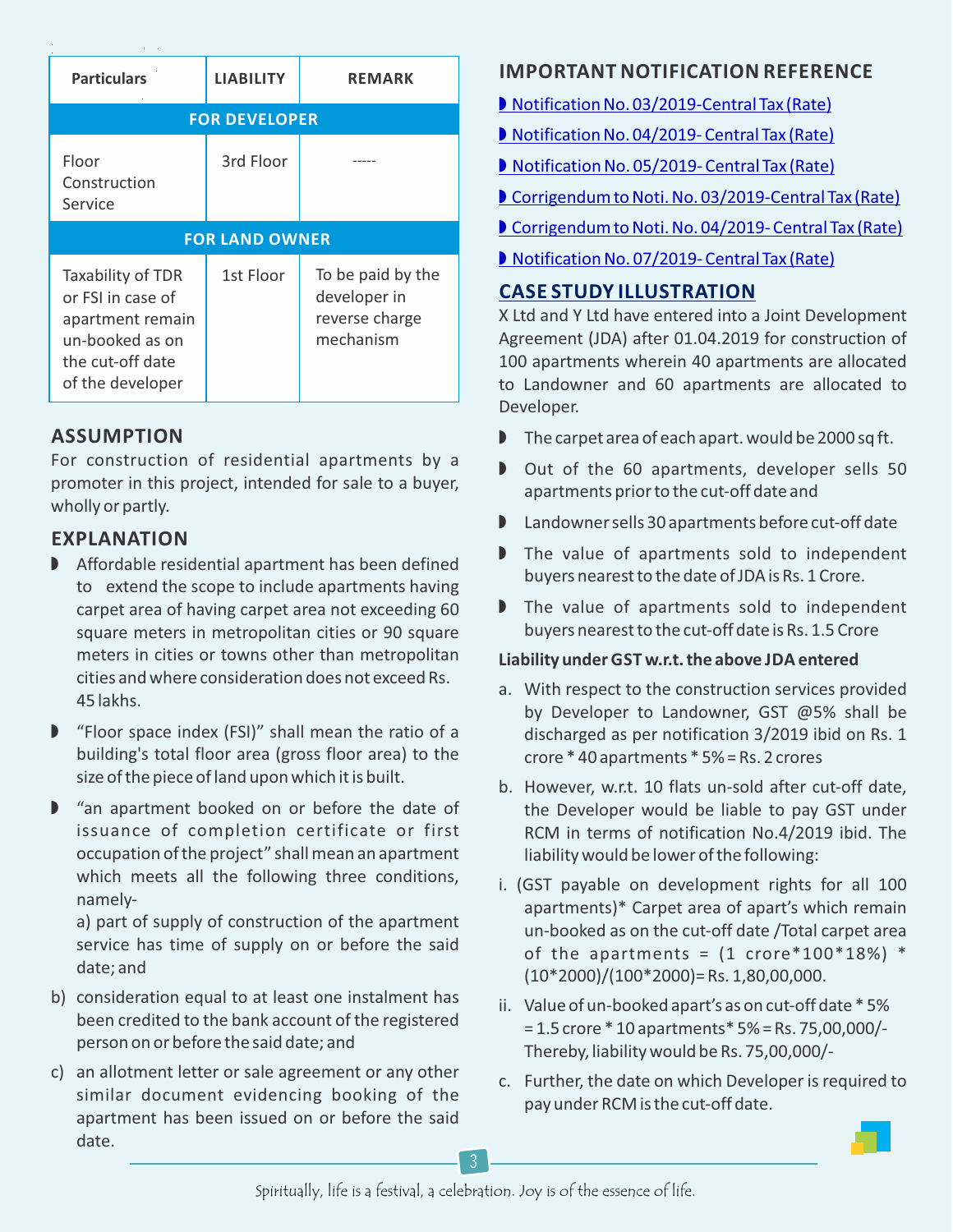### **COMPARATIVE INSIGHT : THE COMPANIES (AUDITOR'S REPORT) ORDER, 2020 CA. Akshat Baheti**



The following pronouncements are related to auditing standards and auditors report. The requirements of these pronouncements are crucial for the management since auditors are likely to demand enhanced information from management to discharge their reporting responsibilities. Companies may also need to strengthen their internal controls systems to ensure robustness of data/information provided to auditors.

The government's announcement to defer CARO 2020 is a big relief for Indian corporates and auditors since all companies are grappling with uncertainties due to the outbreak of Coronavirus. However, it is important for companies to focus on new requirements as CARO 2020 will apply to all transactions from 1 April 2021 . They should stress- test their systems and processes to ensure that the requisite information is compliant with CARO 2020. Every report made by the auditor under the CARO 2020. This order is called the Companies (Auditor's Report)

Order, 2020.

**APPLICABILITY**: it applies to every company including a foreign company as defined in clause (42) of section 2 of the Companies Act, 2013 (18 of 2013).

### **EXCEPTIONS**

1. A banking company as defined in clause (c) of section 5 of the Banking Regulation Act, 1949 (10 of 1949).

section 143 of the Companies Act, 2013 on the accounts of every company audited by them, to which this order applies, for the financial years commencing on or after the 1 April 2021, must contain a report on matters specified in paragraphs 3 and 4 of

- 2. An insurance company as defined under the Insurance Act, 1938 (4 of 1938).
- 3. A company licensed to operate under section 8 of the Companies Act, 2013.
- 4. A One Person Company as defined in clause (62) of section 2 of the Companies Act and a small company as defined in clause (85) of section 2 of the Companies Act.
- 5. Specified private limited companies.

### **New Reporting Requirements**

| Going<br>concern                         | Auditor to consider financial ratios, ageing and expected dates of realization of financial<br>assets/payment of financial liabilities, other information and their knowledge of Board of<br>Directors and management plans; and Opine on whether any material uncertainty exists as on the<br>date of audit report that a company is capable of meeting itsliabilities existing at the balance<br>sheet date as and when they fall due within a period of one year from the balance sheet date.     |
|------------------------------------------|------------------------------------------------------------------------------------------------------------------------------------------------------------------------------------------------------------------------------------------------------------------------------------------------------------------------------------------------------------------------------------------------------------------------------------------------------------------------------------------------------|
| Cash<br>losses                           | Has the company incurred any cash losses in the current FY and in the immediately preceding FY<br>and the amount of such cash losses. This requirement has been reinstated from CARO 2003.                                                                                                                                                                                                                                                                                                           |
| Default<br>in re-<br>payment<br>of loans | Increased reporting requirements on:<br>Default in repayment of loans and interest thereon from any lender in the prescribed format,<br>п<br>unlike only banks, financial institutions, government or debenture holders in CARO 2016.<br>Declaration of willful defaulter by any bank or financial institution or other lender.<br>г<br>Whether term loans were applied for the purpose for which it was obtained and the amount<br>of diverted funds and the purpose for which such funds are used. |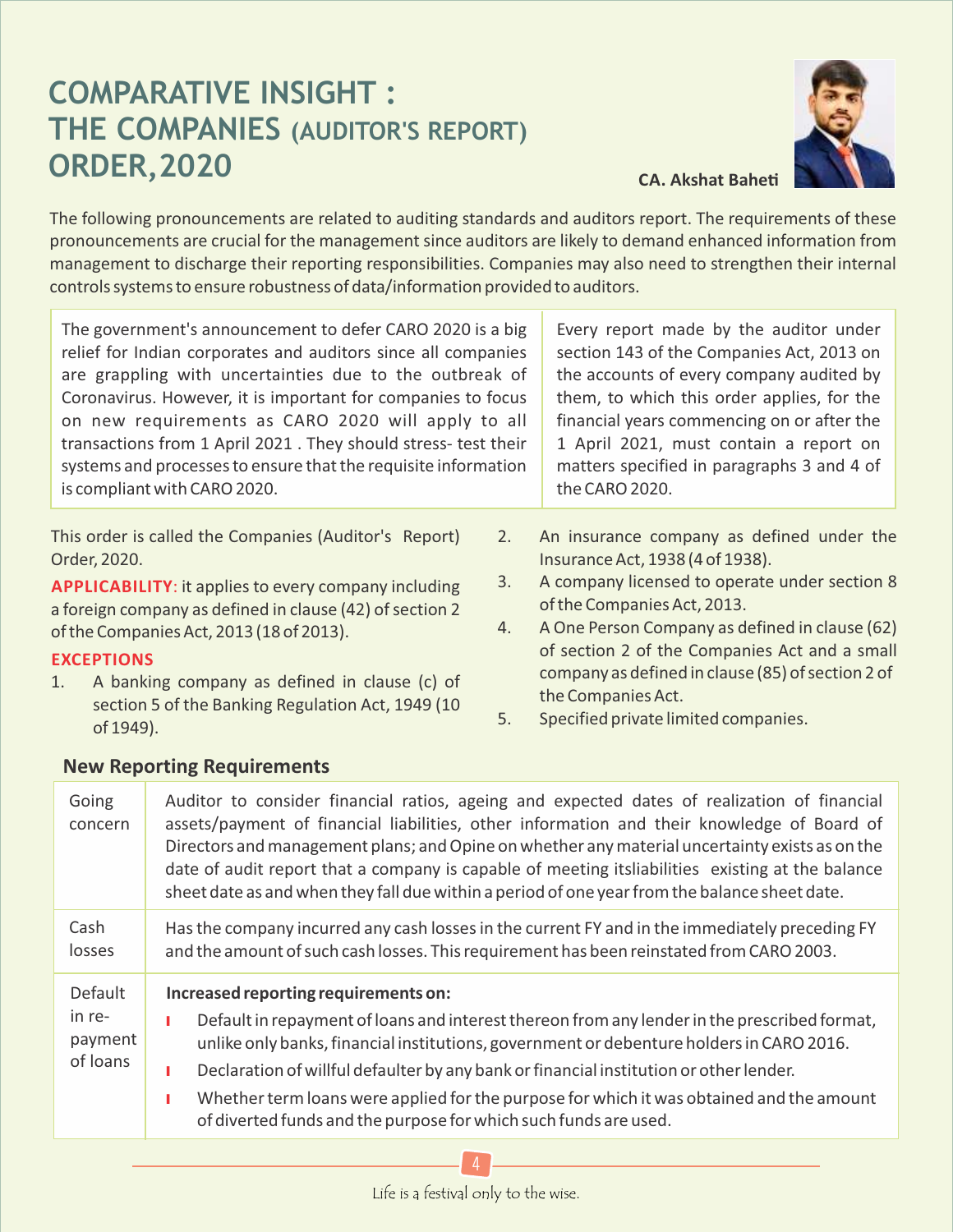|                                                      | Short-term funds utilized for long term purposes. This requirement has been reinstated<br>т<br>from CARO 2003.                                                                                                                                                                                                                                                                                                                                                                                                                                                                                                                                                                                                                                                                                                                                                                                                                                                 |
|------------------------------------------------------|----------------------------------------------------------------------------------------------------------------------------------------------------------------------------------------------------------------------------------------------------------------------------------------------------------------------------------------------------------------------------------------------------------------------------------------------------------------------------------------------------------------------------------------------------------------------------------------------------------------------------------------------------------------------------------------------------------------------------------------------------------------------------------------------------------------------------------------------------------------------------------------------------------------------------------------------------------------|
|                                                      | Any funds obtained from any entity/ person on account of or to meet the obligations of its<br>т<br>subsidiaries, associates or joint ventures.<br>Loans raised during the year on the pledge of securities held in its subsidiaries, joint<br>т<br>ventures or associate companies; details to be reported and if the company has defaulted<br>in repayment of such loans raised.                                                                                                                                                                                                                                                                                                                                                                                                                                                                                                                                                                              |
| Working<br>capital<br>loans                          | New reporting on whether quarterly returns or statements filed with banks or financial<br>institutions on the basis of current assets security for sanctioned working capital limits in<br>excess of INR5 crores in aggregate are in agreement with the books of account, and if not,<br>details to be reported.                                                                                                                                                                                                                                                                                                                                                                                                                                                                                                                                                                                                                                               |
| Investments,<br>guarantees,<br>loans and<br>advances | If the company has made investments in, provided guarantees or security in addition to loans<br>or advances in the nature of loans, secured or unsecured, to any entity (as against the parties<br>covered under Section 189 of the Companies Act, 2013 in the erstwhile clause), additional<br>reporting is required for:                                                                                                                                                                                                                                                                                                                                                                                                                                                                                                                                                                                                                                     |
|                                                      | Loans or advances in the nature of loans granted, guarantees provided or security given to<br>any other entity (applicable to all companies other than those who are in the principal<br>business of giving loans). If so, the company is required to report the aggregate amount<br>during the year and balance outstanding at the balance sheet date with respect to such<br>loans or advances and guarantees or security to (a) subsidiaries, joint ventures and<br>associates and (b) other parties, separately.<br>I Whether investments made, guarantees provided, security given and the terms and                                                                                                                                                                                                                                                                                                                                                      |
|                                                      | conditions of the grant of all loans and advances in the nature of loans and guarantees<br>provided are prejudicial to the company's interest.                                                                                                                                                                                                                                                                                                                                                                                                                                                                                                                                                                                                                                                                                                                                                                                                                 |
|                                                      | I Any loan or advance in the nature of loan granted, which has fallen due during the year, has<br>been renewed or extended or fresh loans granted to settle the overdues of existing loans<br>given to the same parties, additional disclosure with respect of renewal of loans / extension<br>of loans/existing loans settled by granting fresh loans and the percentage of the aggregate<br>to the total loans or advances in the nature of loans granted during the year is required to be<br>made (not applicable to companies whose principal business is to give loans).<br>I The company that has granted any loans or advances in the nature of loans either repayable<br>on demand or without specifying any terms or period of repayment, reporting on the<br>aggregate amount and percentage, thereof on the total loans granted and their aggregate<br>amount granted to promoters as well as related parties as defined in sec. 2(76) of the Act. |
| Property<br>plant and<br>equipment<br>(PP&E)         | New reporting on maintenance of proper records showing full particulars of<br>intangible assets.<br>Additional disclosures and reporting requirements for revaluation of PP&E (including<br>п<br>Right-of-Use assets) and intangible assets undertaken during the year. Specific<br>reporting on revaluation of 10% or more in aggregate net carrying valueof each class of<br>PP&E or intangible assets and reporting as to whether such revaluation is based on the<br>valuation by a registered valuer.                                                                                                                                                                                                                                                                                                                                                                                                                                                     |
|                                                      | Proceedings initiated or pending against the company for holding any benami<br>п<br>property defined under the Benami Transactions (Prohibition) Act, 1988.                                                                                                                                                                                                                                                                                                                                                                                                                                                                                                                                                                                                                                                                                                                                                                                                    |

5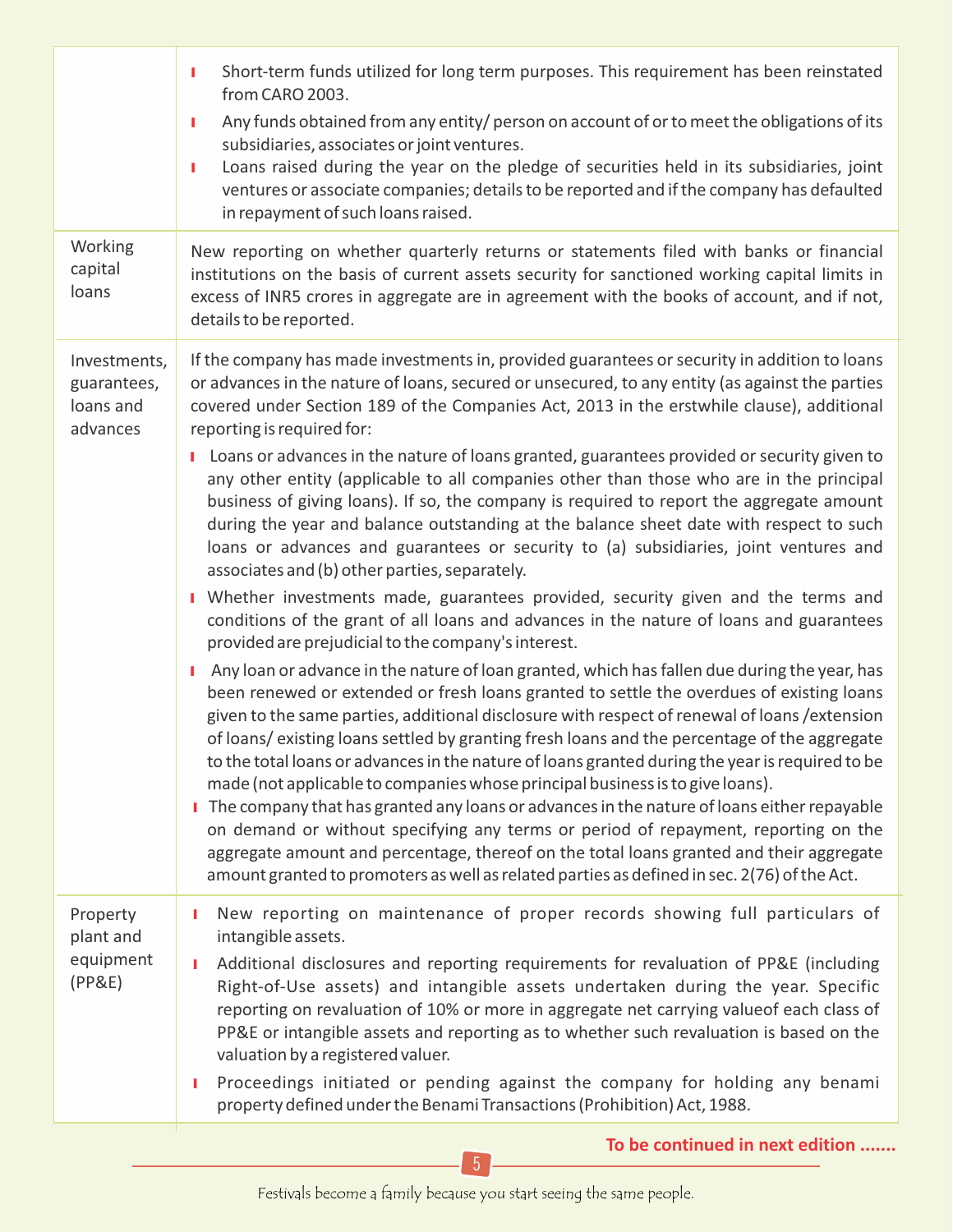# **GST UPDATES**





45<sup>th</sup> meeting of the GST Council was held on 17.09.2021 in the chairmanship of The Hon'ble Finance Minister Smt. Nirmala Sitharaman. The main agenda of the meeting was to bring the Petroleum Product under the GST Regime. However, the states were not ready for bringing the Petroleum products in GST right now.

Various decisions were taken in the GST Meeting, though the Notifications / Circulars for the implementation of the decisions are still pending but the salient features of the decisions are as under : -

**1. Rate Changes in Foot Wear & Textiles Sector :** In order to correct the GST Rate Inverted Duty Structure in the footwear & the textile sector, Council recommended changes in rate from 5% to 12%, i.e. increase in rate of taxes @7%, w.e.f 01.01.2022.

### **2. Recommendations for Increase in GST Rate in Various Sectors :**

Various recommendations had been made for *changes in the rates* of the various goods and services, out of which *certain major chang*es as recommended are as follows: -

| No.            | <b>Particulars</b>                                                                                                                                                                      | <b>Earlier Rate</b><br>of Tax | <b>Effective Rate</b><br>Recommended<br>from 01.10.2021 |
|----------------|-----------------------------------------------------------------------------------------------------------------------------------------------------------------------------------------|-------------------------------|---------------------------------------------------------|
| $\mathbf{1}$   | Ores and concentrates of metals such as iron, copper,<br>aluminum, zinc and few others                                                                                                  | 5%                            | 18%                                                     |
| $\overline{2}$ | Specified Renewable Energy Devices and parts                                                                                                                                            | 5%                            | 12%                                                     |
| 3              | Cartons, boxes, bags, packing containers of paper etc.                                                                                                                                  | 12%/18%                       | 18%                                                     |
| 4              | Waste and scrap of polyurethanes and other plastics                                                                                                                                     | 5%                            | 18%                                                     |
| 5              | All kinds of pens                                                                                                                                                                       | 12%/18%                       | 18%                                                     |
| 6              | Railway parts, locomotives & other goods in Chapter 86                                                                                                                                  | 12%                           | 18%                                                     |
| $\overline{7}$ | Miscellaneous goods of paper like cards, catalogue,<br>printed material (Chapter 49 of tariff)                                                                                          | 12%                           | 18%                                                     |
| 8              | Printing and reproduction services of recorded media where<br>content is supplied by the publisher (to bring it on parity with<br>Colour printing of images from film or digital media) | 12%                           | 18%                                                     |

### **3. TAXABILITY FOR SUPPLY OF SERVICES BY E - COMMERCE OPERATORS:**

- The E Commerce Operators like Ola, Uber, Swiggy & Zomato and various others are made liable to pay the tax on the supply the services with effect from 01.01.2022:-
- **I** Transportation of passengers, by any type of motor vehicles through it
- **I** Restaurant services provided through it (although some exceptions will be provided).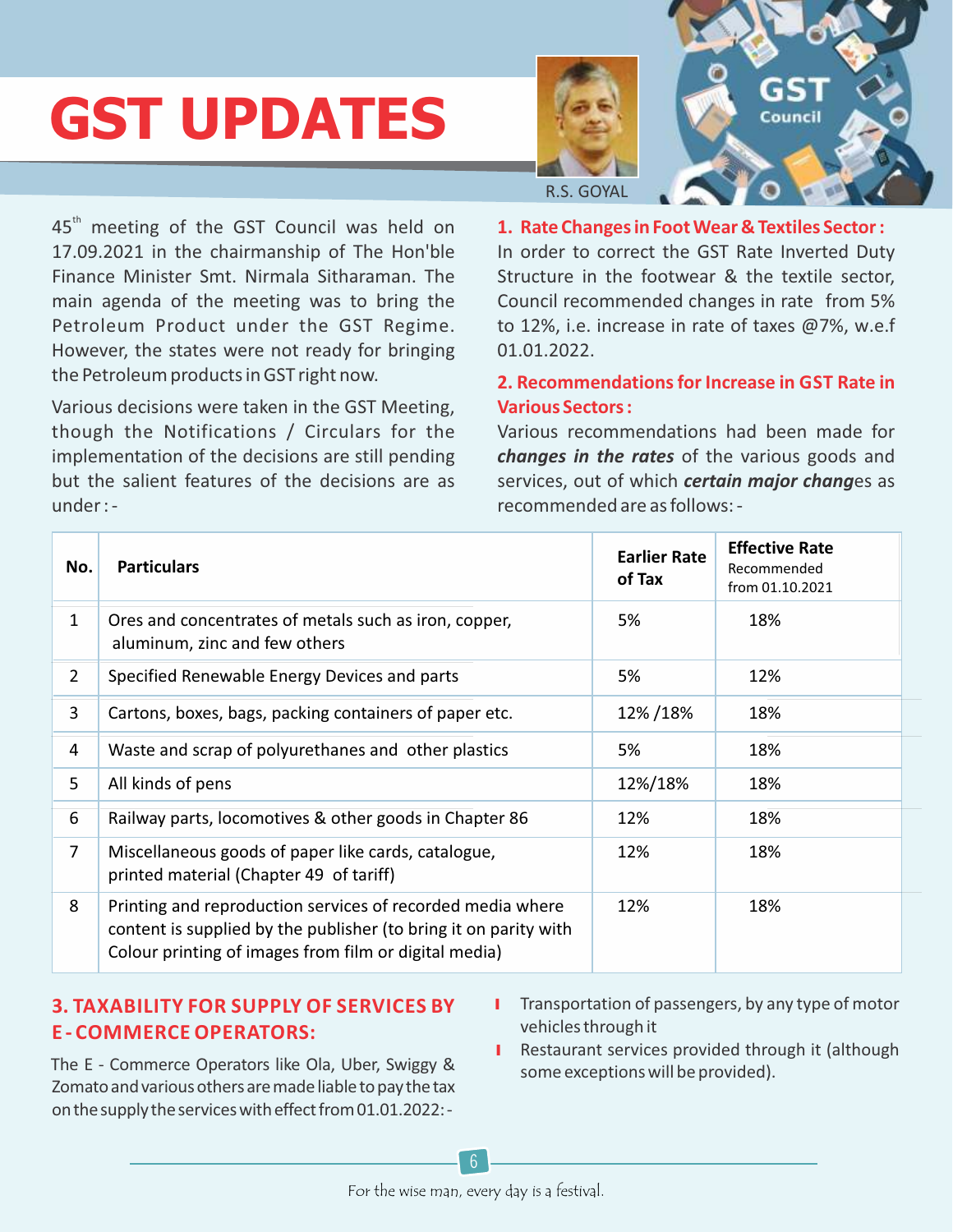### **4. RELAXATION IN INTEREST:**

No liability of interest on **availment** of ineligible ITC which is **not utilized**. But, interest @ 18% will be charged in case ineligible **ITC is availed and utilized**. This provision is effective retrospectively from 01.07.2017.

### **5. MEASURES FOR TRADE FACILIATION:**

**I** Unutilised balance in CGST / IGST lying in electronic cash ledger would be allowed to be transferred between distinct persons (Same PAN) without going through the refund procedure.

### **Relaxation in the requirement of filing FORM GST ITC-04:**

Taxpayers whose annual aggregate turnover in preceding financial year earlier had to file the ITC - 04 for each quarter for goods dispatched to / received from job worker, however, the GST Council has recommended the following class of taxpayers having annual aggregate turnover: -

- y Above Rs. 5 crores **once in six months**
- **I** Turnover Upto Rs. 5 crores -**annually**.

### **Clarification for claiming of Input Tax Credit under Sec. 16(4) with respect to the Debit Notes issued: -**

- I In case of debit notes, the date for the Claiming of Input Tax Credit shall be the date of the debit notes and not the date of the underlying invoices.
- I The same shall be applicable from 01.01.2021, in respect of debit notes issued either prior to or after 01.01.2021, the eligibility for availment of ITC will be governed by the amended provision of section 16(4).
- **I** No need to carry the physical copy of tax invoice in cases where invoice has been generated by the supplier in the manner prescribed under rule 48(4) of the CGST Rules and production of the Quick Response (QR) code having an embedded Invoice Reference Number (IRN) electronically, for verification bythe proper officer, would suffice.
- I In case where the taxpayer deposited the CGST & SGST treating the transaction as intrastate supply and subsequently, the supply is held as interstate, then, the taxpayer has to deposit the IGST and is eligible for a refund of CGST & SGST deposited by him. For removing ambiguity regarding procedure and time limit for filing of refund provisions to be incorporated in CGST Rules.

### **6. OTHER CHANGES RELATING TO GST RATES ON GOODS:**

### **1. Supply of Mentha Oil :**

- I Supply of mentha oil from URP has been brought under RCM.
- **I** Exports of Mentha oil allowed only against LUT & consequential refund of input tax credit.

### **2. Supply of Brick kilns: -**

- **I** Special composition scheme with threshold limit of Rs. 20 lakhs, w.e.f.1.4.2022.
- $\blacksquare$  Rates on supply of Brick : 6% without ITC / 12% with ITC

### **7. M E A S U R E S FOR S T R E A M L INING COMPLIANCES IN GST:**

- **I** Aadhar Authentication of registration to be made mandatory for :
- **I** Filing of Refund claim
- **I** Application of revocation of cancellation of registration.
- I Late fees for delay filing of GSTR 1 to be autopopulated and collected in next GSTR - 3B.
- **I** Refund is to be disbursed in the bank account, which is linked with the same PAN on which registration has been obtained under GST.

### **Amendments in Rule 59(6) to be made effective from 01.01.2022, to provide no GSTR - 1 can be filed if GSTR - 3B for the previous month is not filed.**

- **I** Various GoM will setup by the GST Council for the **following issues :**
- **I** Examination of issue of correction of Inverted Duty Structure.
- **I** To discuss for using technology to further improve compliances & strengthening the institutional mechanism for sharing of intelligence & coordinated enforcement actions by the Centre and the States.

### **8. Extension of relief notifications issued for certain medicines / equipment's related to treatment of COVID – 19 upto 31.12.2021 (Currently valid till 30.09.2021).**

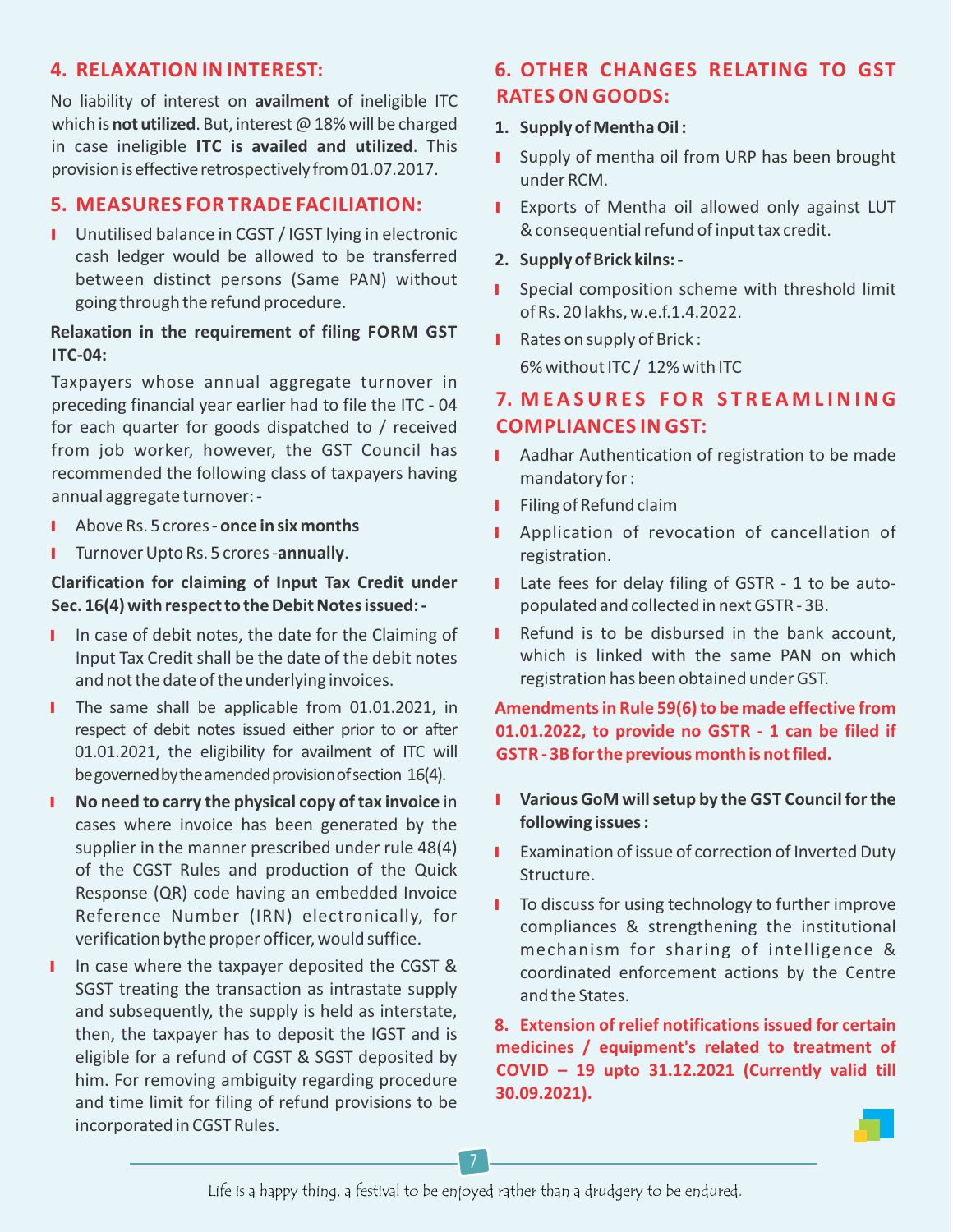## **ICDS - AUDIT CHECKLIST**

(Continued From last Month Newsletter)

### **ICDS –VIEFFECTS OF CHANGES IN FOREIGN EXCHANGE RATES**

| No. | <b>Particulars</b>                                                                                                                                                                               | Y/N/Rem. |  |
|-----|--------------------------------------------------------------------------------------------------------------------------------------------------------------------------------------------------|----------|--|
| 1.  | Exchange difference on conversion of Integral and Non integral foreign operations has to be charged to P&L A/c.                                                                                  |          |  |
|     | <b>ICDS - VII GOVERNMENT GRANTS</b>                                                                                                                                                              |          |  |
| 1.  | Verify whether all the subsidies received for any purpose have been offered to tax as income?<br>If No, then add to income                                                                       |          |  |
| 2.  | Verify whether all grants received in respect of non depreciable assets have been credit to profit and<br>loss account and offered as income.                                                    |          |  |
| 3.  | Verify whether grant received specifically towards depreciable assets has been reduced from the cost of such assets?                                                                             |          |  |
| 4.  | Verify whether grants received not specifically but generally towards depreciable assets<br>has been reduced from cost of all the depreciable assets.                                            |          |  |
| 5.  | Verify whether there is any grant which has already been received but not offered to income?<br>Recognition cannot be postponed after the actual receipt. Such grant has to be offered as income |          |  |

### **ICDS -VIII SECURITIES** (Applies only to securities held as stock in trade and not as investments)

| Verify whether Securities held as stock in trade have been valued at actual cost                                                                                                                     |  |
|------------------------------------------------------------------------------------------------------------------------------------------------------------------------------------------------------|--|
| However if the Net realizable value of category of securities Eg. Equity shares, is less than<br>actual cost of category of securities then the valuation has to be done at NRV                      |  |
| If the valuation is done based on lower of cost of NRV of individual script, the same has to be recomputed<br>based on category wise total cost & NRV & the difference has to be adjusted to income. |  |

### **ICDS -IX BORROWING COSTS**

| 1. | Acquisition of Foreign Asset - Exchange difference is excluded from the definition of borrowing costunder ICDS<br>& the exchange difference on borrowings made for acquisition of fixed assets from abroad should be capitalized.                                                                                                                                                               |  |  |
|----|-------------------------------------------------------------------------------------------------------------------------------------------------------------------------------------------------------------------------------------------------------------------------------------------------------------------------------------------------------------------------------------------------|--|--|
| 2. | Acquisition of Indian Asset-Exchange difference on borrowing cost of foreign loan for asset acquired/<br>constructed/produced in India is not required to be capitalized & can be charged to Profit & loss A/c.                                                                                                                                                                                 |  |  |
| 3. | Under ICDS, for qualifying asset the condition that it should take substantial time to get ready is not there<br>therefore recognition of borrowing cost in respect of fixe dassets would no more relate to a time frame.<br>Therefore even in case of small assets like Laptops, Computers, etc will be treated as qualifying asset and<br>proportionate borrowing cost has to be apportioned. |  |  |
| 4. | Verify if Borrowing costs has been computed based on formula provided in ICDS                                                                                                                                                                                                                                                                                                                   |  |  |
| 5. | Verify whether borrowing costs have been computed on inventories which have taken substantial time i.e.<br>more than one year. (Land is considered as a qualifying asset as per ICDS)                                                                                                                                                                                                           |  |  |
| 6. | Verify that the capitalization of borrowing costs has not been suspended during the interruption of active<br>development of asset (AS 16 provides for suspension of borrowing cost in such situation)                                                                                                                                                                                          |  |  |
| 7. | Verify that income from temporary investments has not been reduced from borrowing costs eligible<br>for capitalization under ICDS.                                                                                                                                                                                                                                                              |  |  |
|    | ICDS – X PROVISIONS, CONTINGENT LIABILITIES AND CONTINGENT ASSETS                                                                                                                                                                                                                                                                                                                               |  |  |

| Whether any provision is made without any proper basis and<br>without reasonable certainty?             | If yes then qualify the same as contingent and<br>disallow in return and report in TAR $Cl.21(g)$ |
|---------------------------------------------------------------------------------------------------------|---------------------------------------------------------------------------------------------------|
| Whether there are any escalation claims which have been<br>accepted during the year and not recognized? |                                                                                                   |



**CA. Pankaj G. Shah**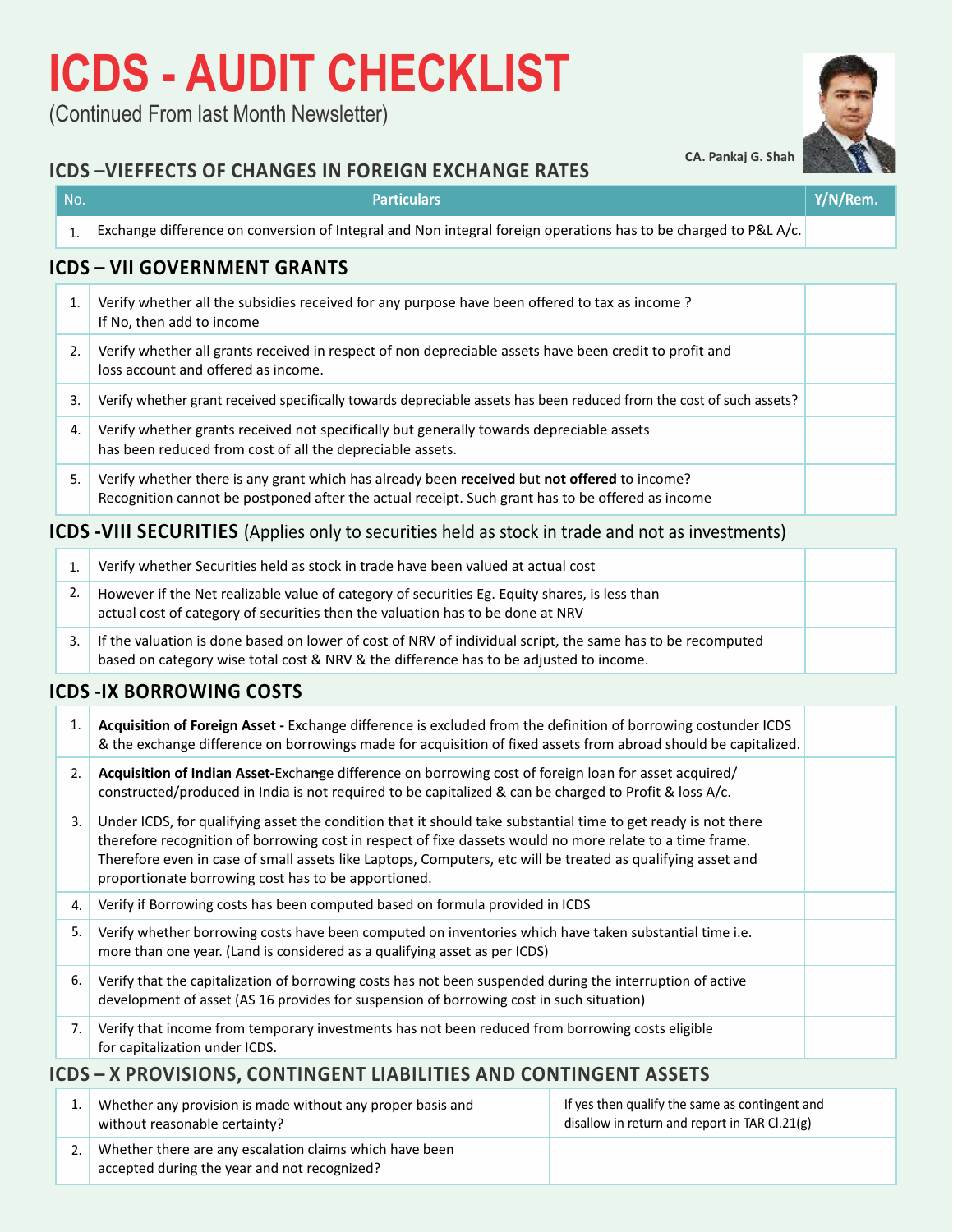## N O T I C E O F A G M



#### **Dear Members,**

Notice is hereby given that the Annual General Meeting of the Association will be held on Sunday 28<sup>th</sup> November 2021 at 10:00 a.m. at Jall Auditorium, 56/1 South Tukoganj, Indore 452001 to transact the following businesses:

- (1) To read and approve the minutes of the last AGM held on 31 $\mathrm{^{\text{st}}}$  August,2020.
- (2) To read the secretarial report by Secretary, Secretary (State GST) and Secretary (Central GST).
- (3) To adopt the audited accounts and Audit Report for the period from 01-04-2020 to 31-03-2021.
- (4) To appoint the Auditors of the Association.
- (5) To approve waiver of Annual Maintenance Fee from members for the year 2021-22.
- (6) To elect the office bearers & executive members of the Association for the term of 2 years (2021-2023).
- (7) Any other matter with the permission of Chairman.

| <b>CA. Manoj Gupta</b> |  |
|------------------------|--|
| (President)            |  |

**CA. J.P. Saraf** (Hon. Secretary)

Indore 08.10.2021

### **NOTES**

- (1) That the copy of Auditors Report and Audited Balance Sheet, Income & Expenditure Account for the year ended on 31-03-2021 are displayed at the notice board and available at Association office Room No. 17, Ground Floor, Aaykar Bhawan Building, Indore and TPA Website.
- (2) The meeting will be followed by Lunch.
- (3) The notice issued by Chief Election Officer regarding election schedule & procedure is attached herewith as Annexure.

| <b>CA. Manoj Gupta</b> |  |
|------------------------|--|
| (President)            |  |

**CA. J.P. Saraf** (Hon. Secretary)

Indore 08.10.2021

| <b>Particulars</b>                                                         | <b>Dates (November 2021)</b>                    | <b>Time</b>                           | <b>Candidate Presence</b> |
|----------------------------------------------------------------------------|-------------------------------------------------|---------------------------------------|---------------------------|
| Date of Issue of<br><b>Nomination Forms</b>                                | Mon. 8th, Tue. 9th,<br>Nov., 2021               | Between 3.00 PM<br>to 6.00 PM         | Not<br>Compulsory         |
| Date of Submission of<br>nomination forms                                  | Wed. 10th, Thu. 11th,<br>Friday 12th Nov., 2021 | Between 3.00 PM<br>to 6.00 PM         | Compulsory                |
| List of eligible candidates will be<br>affixed on Association Notice Board | Sat. 13th November, 2021                        | 6.00 PM                               |                           |
| Dates of Withdrawal                                                        | Mon. 15th & Tue 16th<br>November, 2120          | Between 3.00 PM<br>to 6.00 PM         | Compulsory                |
| Final list of candidates<br>contesting the Election                        | Wednesday 17th<br>November, 2021                | 6.00 PM                               | Not<br>Compulsory         |
| <b>Holding of Election</b>                                                 | Sunday 28th Nov., 2021                          | 10AM                                  |                           |
| Counting of Votes & Election Results                                       | Sunday 28th Nov., 2021                          | Soon after time of<br>Voting is over. |                           |

**Note :** CA J.C. Baheti has been appointed as Chief Election Officer and CA. Rajesh Mehta & Shri Ravi Rathi have been appointed as Election Officers to assist in conducting Election Proceedings.

### **CALENDAR OF ELECTION ACTIVITIES**